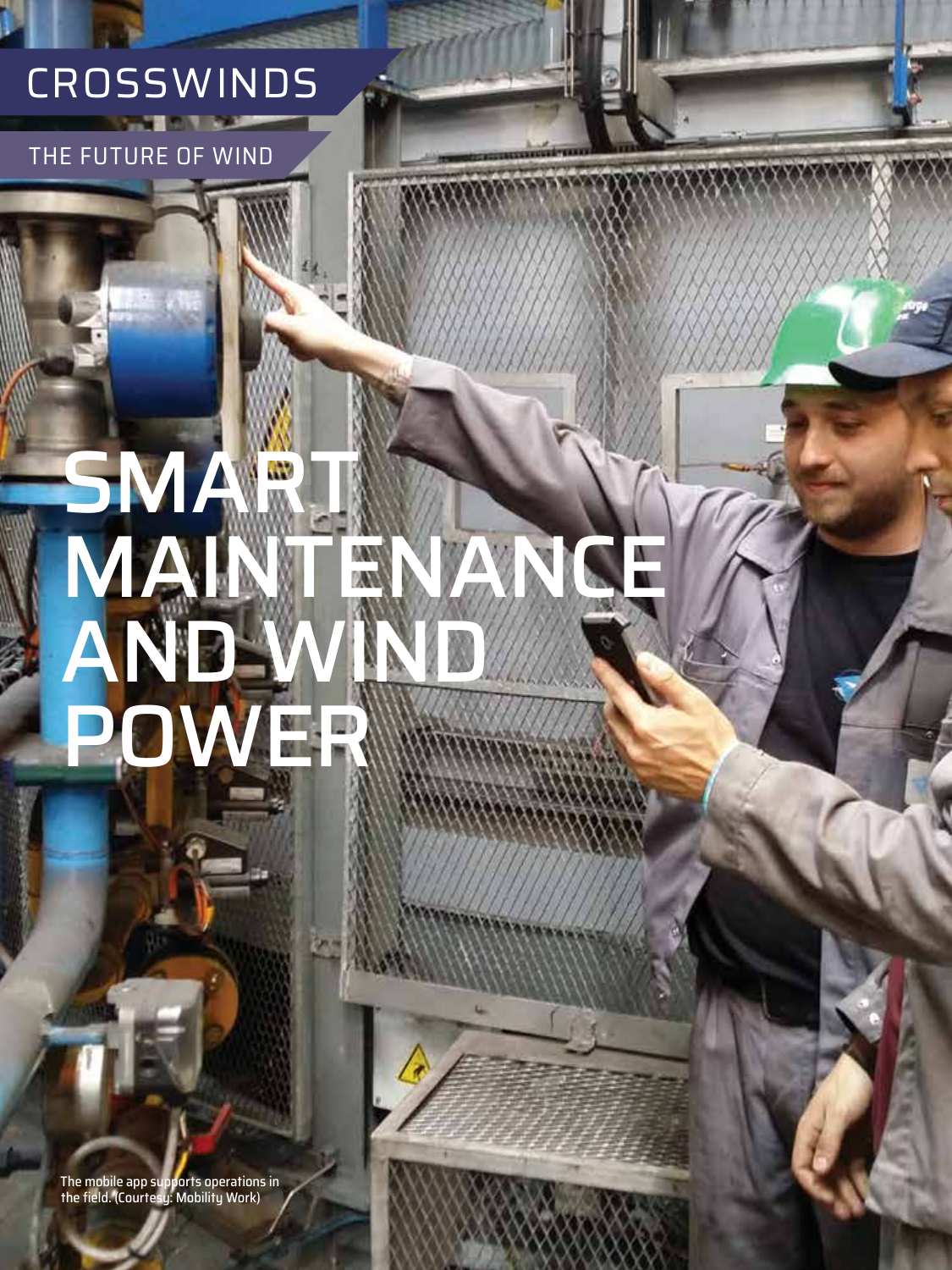

## *Is it time to dare the leap from predictive to prescriptive maintenance and Industry 5.0?*

### **By RALITSA PEYCHEVA**

abeled as the "industries of the future," all renewable power generating sectors are highly appreciated. On<br>shore and especially offshore wind turbines are one of the most promising technologies to produce clean abeled as the "industries of the future," all renewable power generating sectors are highly appreciated. Onshore and especially offshore wind turbines are one of the sustainable energy. According to Windeurope, wind power installed more than any other form of power generation in Europe in 2017. Onshore installations grew 14.3 percent while offshore grew 101 percent compared to 2016. In total, Europe installed 15,638 MW of new wind power capacity during 2017.

Despite the sector's booming development, the industrial maintenance of onshore and offshore wind turbines was and remains laborious and challenging, and reliability is a critical issue for operating wind-energy systems. All new

wind turbines as well as the existing ones (about 486 GW in total) have to be operated and maintained carefully. According to recent studies, operation and maintenance (O&M) accounts for a share between 25 percent and almost 40 percent of levelized cost of energy (LCOE) [1]. The latest advances in mobile technology and the reduced cost of sensors and cloud-based data have encouraged the sector to deploy modern maintenance solutions.

Next-gen CMMS (computerized maintenance management system) is of a crucial importance for the proper O&M of a wind farm, reducing unscheduled maintenance interventions

and reorganizing the placement of scheduled ones only in low wind-speed months. Since offshore maintenance is extremely expensive, many professionals have sought a solution into generating data across multiple wind farms to develop optimization plans.

Thanks to Industry 4.0 technologies such as CMMS, the Industrial Internet of Things (IIoT), and machine learning, the industry can improve and even solve current challenges. And for those who are ready to gain a competitive advantage, the Industry 5.0 is already knocking on the door, ready to introduce prescriptive maintenance based on cognitive analytics.

## LABORIOUS AND EXPENSIVE

Wind-turbine maintenance is mainly expensive because of the vehicles and vessels needed to access the remote locations of most wind farms. Additionally, weather conditions are not always favorable, and asset failures may result in long turbine downtime.

The size of the turbines doesn't necessarily ease the maintenance interventions. These are massive configurations with thousands of delicate moving parts; each intended to achieve maximum efficiency and requiring specific maintenance since even a simple wrong move can trigger a breakdown. Facing all these challenges, there are still companies that service turbines only when necessary. In the long term, this is actually the most expensive approach, leading to shorter asset life and countless unscheduled interventions.

However, many professionals are concerned

The wind-energy market generates tons of data and thus represents one of the most promising areas of industrial big-data application. The idea of smart maintenance is to store and analyze this data in order to be able to determine when maintenance should be performed on equipment assets.

> that even traditional approaches with proven outcome as preventive maintenance didn't really reduce failures and unplanned downtime. Therefore, the sector is now increasingly incorporating IIoT and artificial-intelligence technologies to boost assets performance. Condition monitoring systems and predictive analytics are particularly appreciated when the occurrence of critical problems should be signaled.

> In order to address the main maintenance problems of the sector as high costs and lack of historical data, the wind-power sector should target the establishment of an all-around lean maintenance program. The core of such a solution is a modern CMMS, tailored to the specific needs of the industry, flexible to evolve, and designed to connect to all ERP and sensor technologies.

Preventing failure instead of running tur-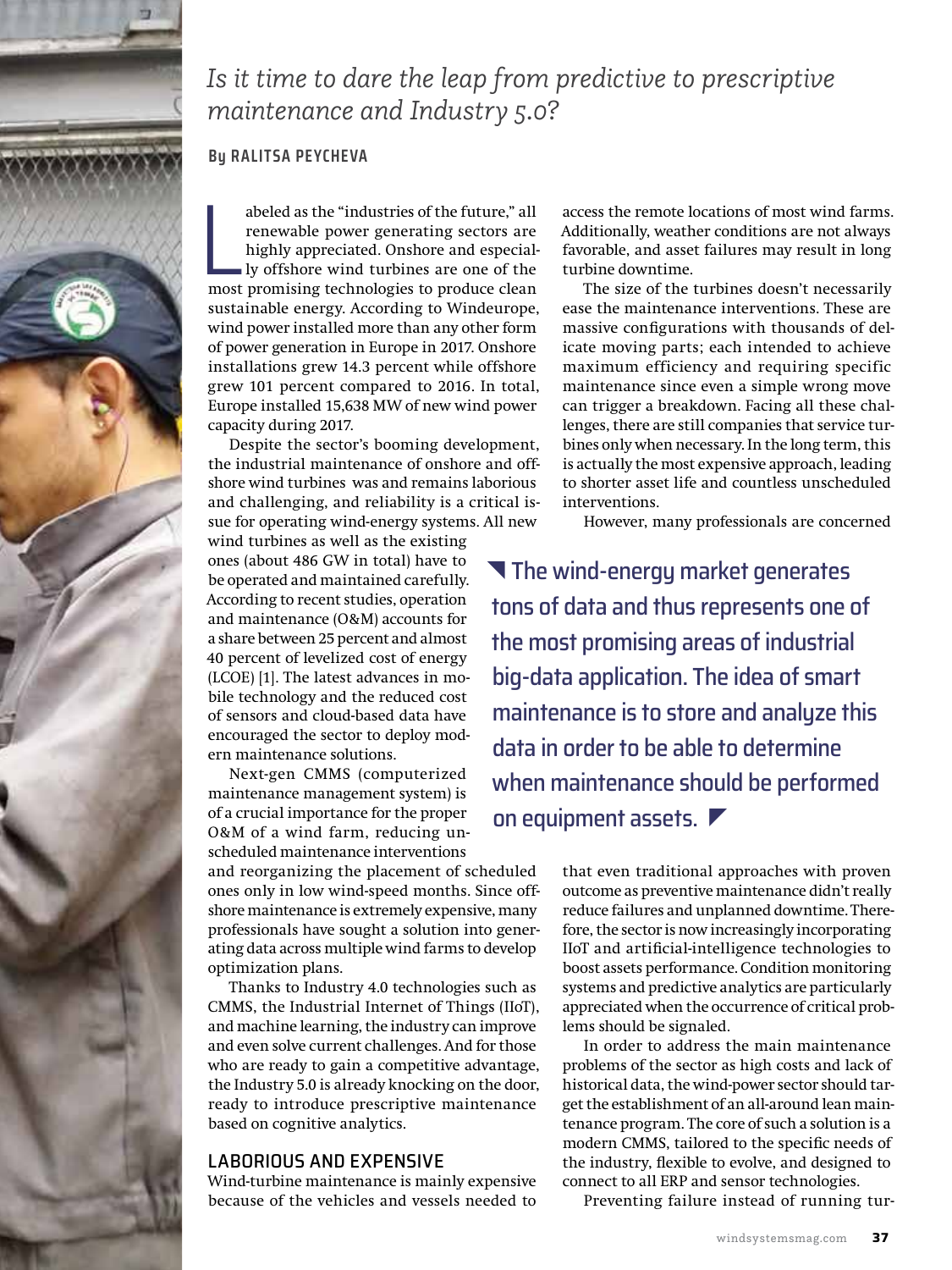bines until they break is the only way to minimize unplanned component failure leading to electricity stoppages. The deployment of a reliable CMMS is the first and most important step to be taken to control and forecast such failures.

## WHAT DOES SMART MAINTENANCE IMPLY?

The wind-energy market generates tons of data and thus represents one of the most promising areas of industrial big-data application. The idea of smart maintenance is to store and analyze this data in order to be able to determine when maintenance should be performed on equipment assets. The means of smart maintenance include all possible latest Industry 4.0 induced maintenance tools. In general, smart maintenance should result in:

- $\blacktriangleright$  Prolonged assets life.
- $\blacktriangleright$  Increased return on the assets.
- $\blacktriangleright$  Streamlined maintenance.

The arising challenge is how to get and analyze this data in a way that will allow you to act fast and easy in real time. Sensors mounted on the equipment are definitely an option. A next-gen CMMS will store and analyze this data in the context of other important information as intervention history, spare parts, other readings, and many more. A proper solution should also offer you the opportunity to receive notifications, 24/7 updates, and, of course, to geolocate a wind turbine.

## THE NEXT-GEN CMMS AS A DIGITALW HUB

A next-gen CMMS is an Industry 4.0 solution featuring an all-around maintenance program that promotes efficiency, safety, and asset optimization. This is the digital hub of the factory, streamlining maintenance tasks but also connecting employees, sensors, and ERP tools to collect, store, and analyze equipment data. All resources can simultaneously collaborate via the CMMS to solve critical problems, mitigate failures, and act fast.

The modern CMMS is mobile and accessible anytime and anywhere. Besides planning, newsfeed, search functions, and intervention records, a solution adapted to the needs of the wind-power sector should absolutely feature an elaborated geolocation tool. For maintenance professionals, it is of critical importance to geolocate fast and easy the wind turbine they need to work on and to enter the details of the maintenance tasks they perform.

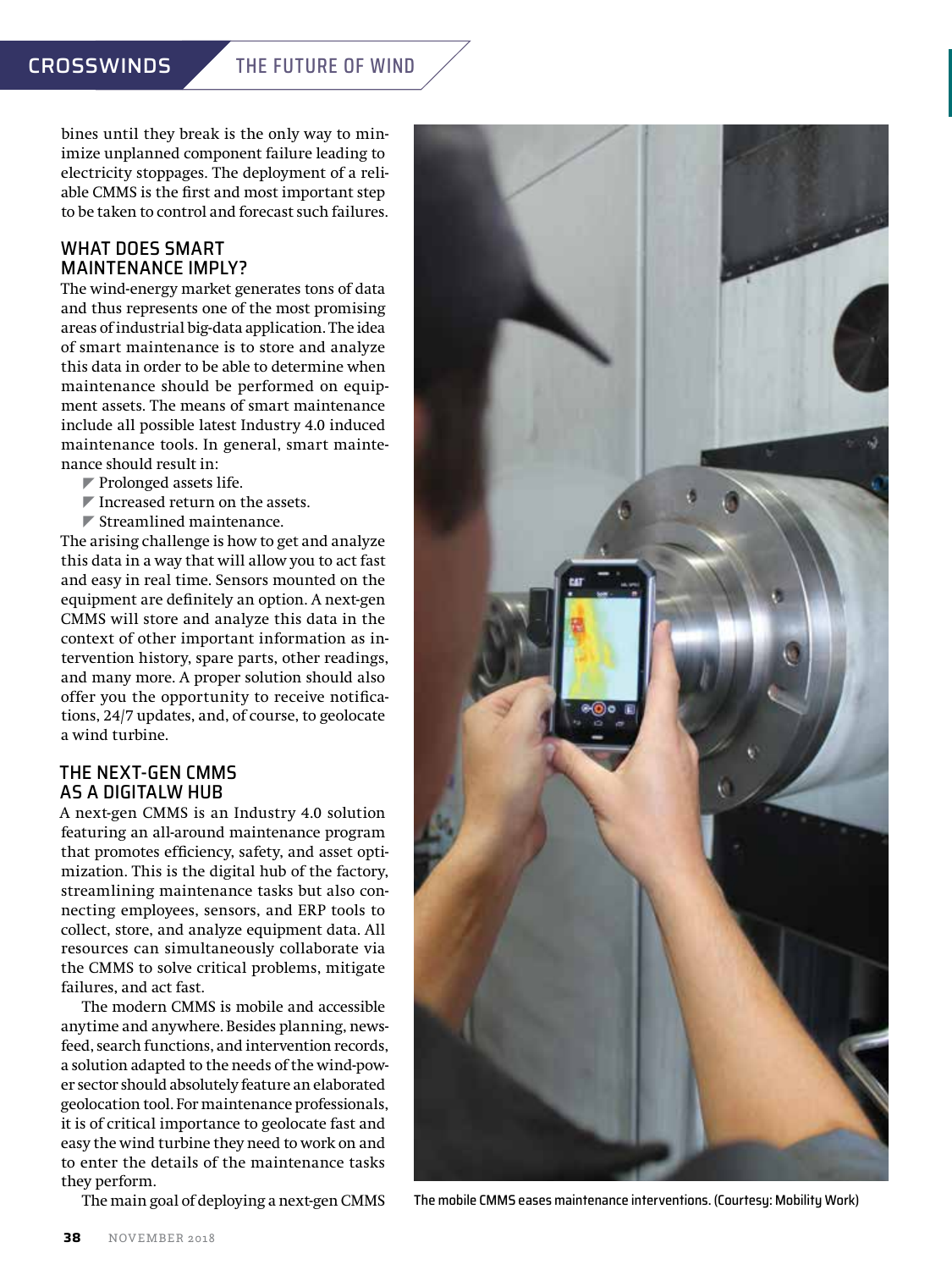## AD INDEX

| AWEA (American Wind Energy Assn)11           |
|----------------------------------------------|
|                                              |
|                                              |
| Elevator Industry Work Preservation Fund  31 |
|                                              |
|                                              |
| Kalamazoo Valley Community College39         |
|                                              |
|                                              |
|                                              |
|                                              |
|                                              |
|                                              |
|                                              |
|                                              |
|                                              |
|                                              |
| Worldwide Machineru Pipeline Division  17    |

## **EXTEND YOUR COMPANY'S REACH**

Present your company's message to the wind-energy industry in print and online through Wind Systems magazine. For 10 years, Wind Systems has served as a leading authority on the wind-energy industry. We offer a variety of media to connect you with potential customers. For details, contact:

**David Gomez,** National Sales Manager

- [dave@windsystemsmag.com](mailto:dave@windsystemsmag.com?subject=Referred by Wind Systems) @
- 800-366-2185 ext. 207

## **WIND TURBINE** TECHNICIAN<br>**ACADEMY**

Competency-based, hands-on training<br>Industry-guided skill assessments<br>Industry tools and equipment<br>ENSA GWO Certified Safety Training

Change your life and your world.

KalamazooVALLEY





**Benefits of Mini-Padder:** · Reuse Native Soil For Backfill WIND FAR · Reduce Cable Damage From Hard Materials Facilitate Even Heat Dispersal Through Better Soil Compaction